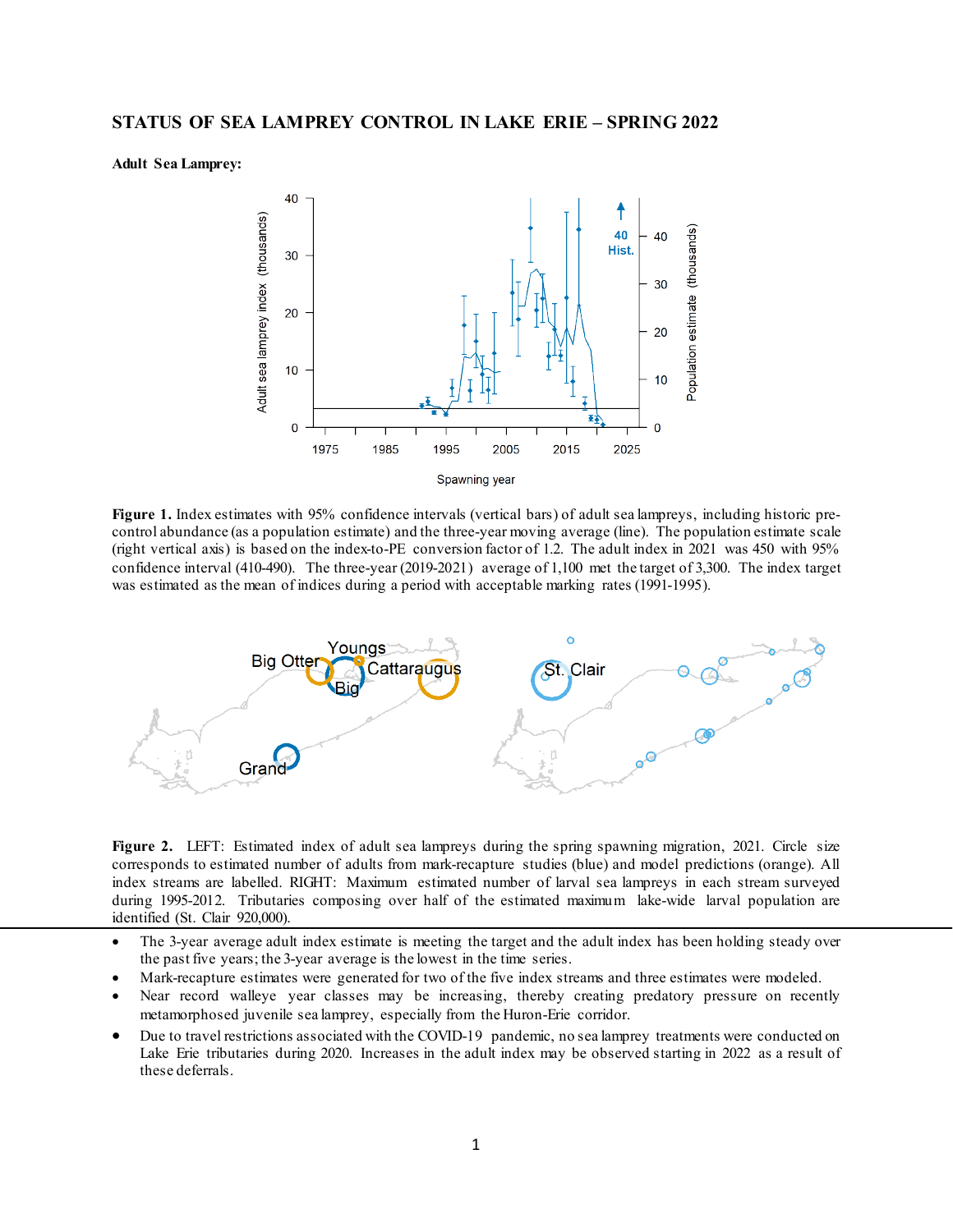## **Lake Trout Marking and Relative Abundance:**



**Figure 3.** Number of A1-A3 marks per 100 lake trout > 532 mm from standardized assessments plotted against the sea lamprey spawning year, including the three-year moving average (line). The three-year (spawning years 2020- 2022) average marking rate of 6.2 was above the target of 5 A1-A3 marks per 100 lake trout > 532 mm (horizontal line). A second x-axis shows the year the lake trout were surveyed.



Figure 4. Lake trout relative abundance from standardized spring surveys plotted against sea lamprey spawning year, including the three-year moving average (line). CPE = number per lift of lean lake trout age 5 and older.

- The 3-year average marking rate is above the target and marking rates have been steady over the past five years.
- Lake trout relative abundance has been steady over the past five years and natural reproduction has been recently documented.
- Marking rates on burbot and steelhead have been increasing and are a concern.
- The FishLamp workgroup is working to provide clarity to the often murky relationship between sea lamprey abundance, laket trout abundance, and sea lamprey marking rate on lake trout.